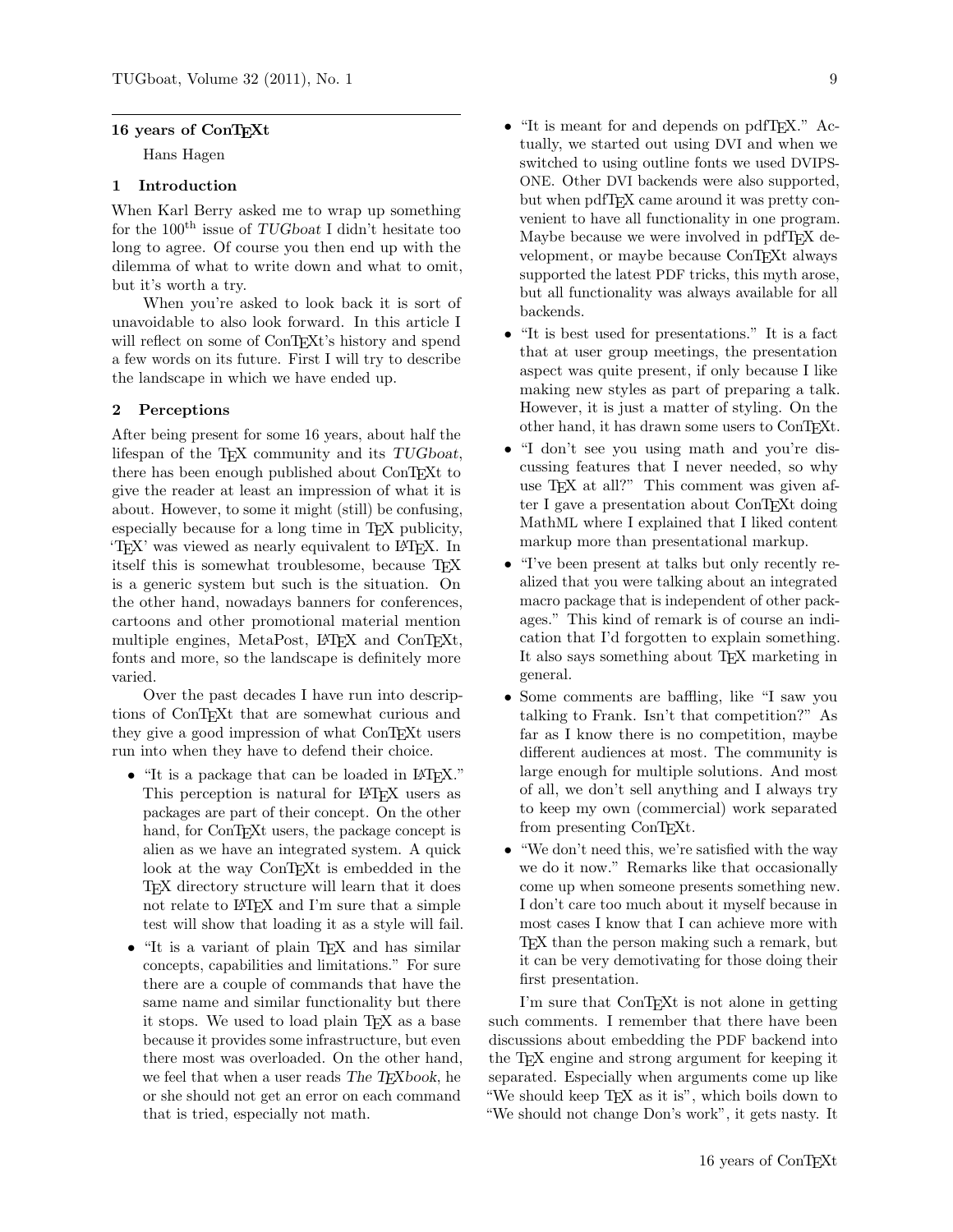is a fact that the DVI backend is just an example of a backend and there can be many others. The same is true for the \pdfsomecommand extensions: deep down they use whatsits and these are definitely meant for extensions. Any argument for using specials exclusively is wrong as specials themselves are an extension.

Right from the start Don Knuth made clear that extending TEX and friends was part of creating solutions. When Volker Schaa and I presented the Latin Modern fonts to Don Knuth, one of his first comments was "Why didn't you fix the mu?". He could not do it himself because Computer Modern is as frozen as pure TEX, but that does not mean that it cannot be done elsewhere! It's interesting to hear users defend a status quo while those they think they are defending definitely keep moving on. I'm sure that I don't speak for myself alone when I say that Don Knuth is one of the main reasons why I've chosen the TEX route and keep following it. It makes T<sub>F</sub>X and its community special in many ways.

The reason for mentioning this is that when you are part of the flow of developments around TEX, you also have to deal with conservatism. In itself this is understandable as TEX is a tool that you will use forever once you've typeset more than a few documents with it. And there is a nice aspect worth mentioning here: as pure T<sub>EX</sub> will always be there, and as derived engines are as closely as possible downward compatible, you can stick to 25 year-old methods and customs as long as you keep your macros and fonts around! No one is forcing you to update or switch to another engine or use another macro package. And you can still produce the same perfect output as years ago. The best proof of that is the author of TEX himself, and you can bet that he knows pretty well what developments happen around TEX and friends.

In the following story I will mention some of the design decisions and reasons for going the ConTEXt route. I will use two qualifications there: ConTEXt MkII, the version meant for pdfTEX and X<sub>T</sub>TEX, and ConTEXt MkVI, the new version for LuaTEX. (More about these in the last section.) The MkVI variant is a complete rewrite and as part of the process I threw away lots of code that I had always before considered to be final. Code that I spent weeks or more perfecting, and that evolved along with getting more experienced in the macro language, code that has been optimized to the max, code that I got emotionally attached to because I know for what occasion I wrote it. It gets frozen into MkII and is never used again by myself, but it can be run forever anyway. That's what TEX is about: accumulating

experiences. In a few weeks I will travel to BachoTEX again. There, among TEX friends, it will be clear once more that we're still moving forward, that a 30-year-old TEX is not yet ready for retirement, even if some of its first time users are getting close to that.

## 3 Running into TFX

I always take 1996 as the year that ConTEXt showed up in public. That year sits between the two first international TEX conferences that I attended: Euro-TEX 1995 in Arnhem and TUG 1997 in San Francisco. That means that this year ConTEXt is about 16 years old and as a consequence only half of all TUGboat publications can contain articles that refer to it.

We started using T<sub>E</sub>X a bit earlier. I still remember the bookshelves in the store where I first saw volumes A to E and because at that time I was programming in Pascal and Modula the content looked quite familiar. However, as I was neither involved in typesetting nor a mathematician it did look intriguing. Nevertheless I bought The T<sub>E</sub>Xbook, and reading something without the ability to run the related program is somewhat special. In successive years, whenever I picked up the The T<sub>E</sub>Xbook I was able to understand more of the neat tricks described in there.

#### 4 The first experiments

The real reason for using T<sub>EX</sub> came when I was involved in a project where we had to get some advanced math on paper. The customer used a special typewriter for this but I remembered T<sub>E</sub>X and considered it a better tool for the job. We bought a copy of the program from Addison Wesley and got ourselves a decent printer only to find out that our customer preferred the typewriter method over typesetting.

This didn't stop us, and we decided to use T<sub>E</sub>X for typesetting our own reports and the courses that we developed along with experts in the field. I did an inventory of alternatives but they were either too expensive or closed (and obsolete within years after that moment) so in retrospect the choice for TEX was not that bad. Using TEX at that time definitely made our budgets for hardware rise: faster computers, larger disks, better and faster printers, suitable connections between them, etc.<sup>1</sup>

There is one thing that keeps coming back when I think about those times: we were acting in complete

 $1$  Before free versions of TFX came to desktops we had to actually buy TEX and friends. Interestingly I'm quite sure that it still accumulates to the largest amount of money we ever spent on software, but competing systems ran into five digit numbers so it was no big deal at that time.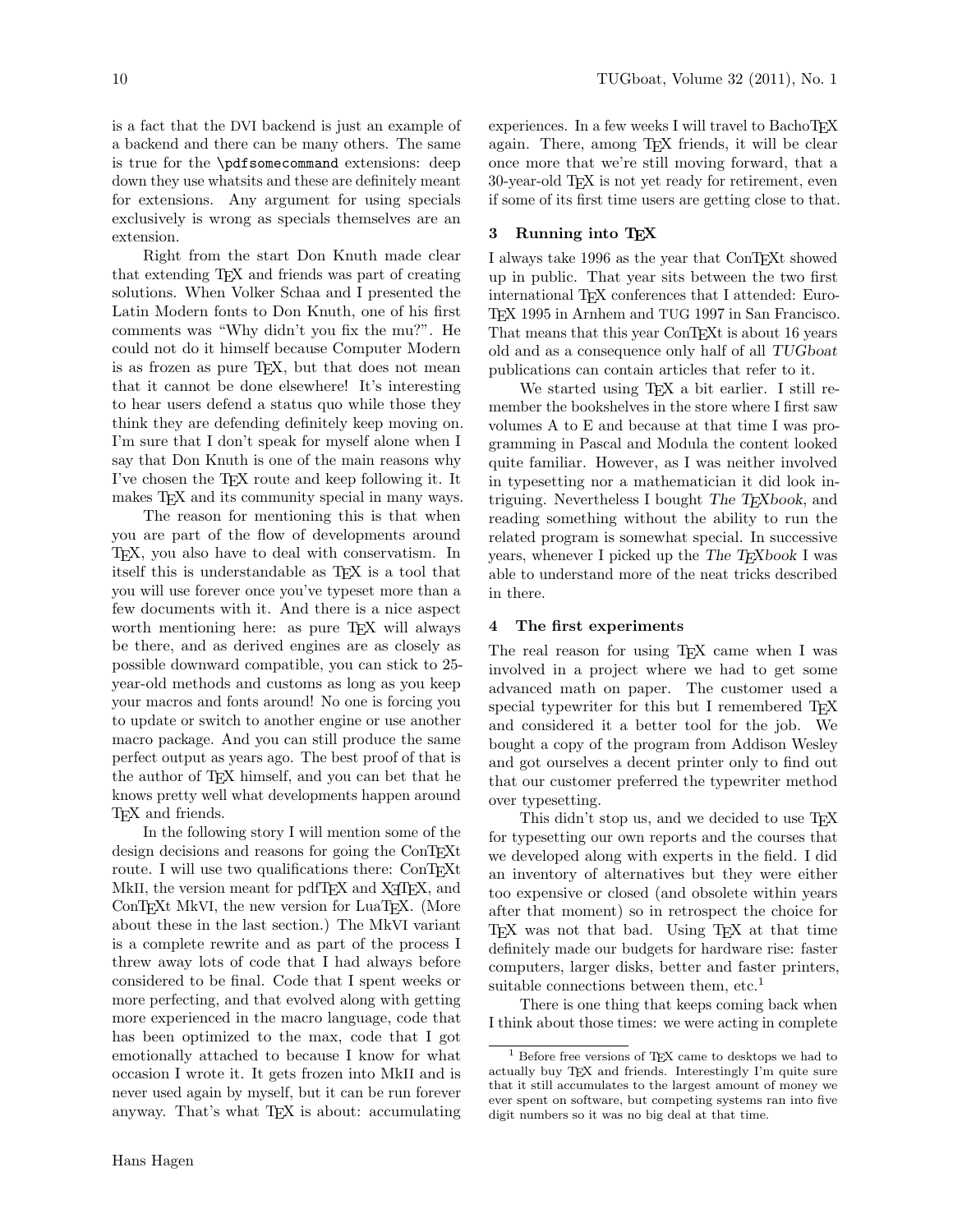isolation. There was no Internet the way there is now, and when it came our way, using it as a resource was no option with slow modems. We had no email and were unaware of user groups. The university that I had attended, and especially our department had top of the line equipment but T<sub>EX</sub> was simply unknown. We used ASCII terminals and I had written a formatter for the mainframe that helped making reports and could paginate documents: poor man's styling, pseudo-floats, tables of contents. I think that I still have the source somewhere. However, no one ever bothered to tell the students that there were formatters already. And so, when we moved on with our business we were quite unaware of the fact that something like T<sub>EX</sub> was part of a bigger whole: the TEX community.

## 5 Personal usage

In fact this is also the reason why the first steps towards a macro package was made. The floppies that we bought carried LAT<sub>EX</sub> but the rendered output was so totally un-Dutch that I had to change files that I didn't understand at all. Of course some localization had to happen as well and when we bought an update I had to do all that again. After a while I figured out how to wrap code and overload macros in a more permanent way. Itemizations were the first to be wrapped as we used lots of them and the fact that they got numbered automatically saved us a lot of time.

Because we were involved in writing course material, we had workflows that boiled down to investigating learning objectives, writing proposals, collecting and editing content, and eventually delivering a set of related materials. It is therefore no surprise that after a while we had a bunch of tools that helped us to do that efficiently. It was only around that time that we ourselves actually profited from a TEX-based workflow. We had our own editor<sup>2</sup> that provided project support based on parsing structure, syntax highlighting, as well as a decent edit–view cycle.

In my job I could chair a session, drive home, sit down and wrap up the progress in a document highlighting the most recent changes and the participants would have a print on their desk next morning. The time spent on writing new macros was nicely compensated by efficiency.

We're speaking of the beginning of the nineties now. We already had dropped LAT<sub>EX</sub> after a few documents and via the more easily configurable  $L^4M\mathcal{S}$ -TEX moved on to INRSTEX which was even more configurable. The fact that these variants never

caught on is somewhat sad, as it indicates that in spite of T<sub>E</sub>X being so flexible only a few macro packages are available.<sup>3</sup> Around 1995 we had a decent shell around INRSTFX and much code was our own. I didn't understand at all what alignments were all about, so for tables we used Wichura's TABLE package and as output routines were also beyond me, we stuck to the INRSTEX page builder for quite a while. We called the beast pragmaT<sub>EX</sub> simply because we needed a name and it didn't occur to us that anybody else could be interested.

#### 6 A larger audience

It was around that time that I became aware of user groups and we also joined the Internet. Because we had to do a lot of chemical typesetting, in particular courses for molding latex and plastic, I had written a macro set for typesetting chemical structure formulas for my colleague (who coincidentally had a background in chemistry). As there was interest for this from Germany, represented by Tobias Burnus, it was the first piece of code that went public and because we used macros with Dutch names, I had to come up with a multilingual interface. Tobias was the first international user of ConTEXt.

In the meantime I had become a member of the NTG as well as of TUG. Around that time the  $4TFX$ project was active and it carried the first version of the renamed macro set: ConTEXt. It is at that time that Taco Hoekwater and I started teaming up our T<sub>F</sub>X efforts.

We started publishing in MAPS and TUGboat and after being introduced to the Polish and German user groups also in their journals. So, around 2000 we were better aware of what was happening in the larger community.

At some point I had ordered copies of TUGboats but I have to admit that at that time most of it simply made no sense to me so I never really read that backlog, although at some moment I did read all Don's articles. It might be fun actually going back in time once I retire from writing macros. But the fact that there were journals at least gave me a sound feeling that there was an active community. I do realize that much of what I write down myself will not make sense either to readers who are not at that moment dealing with such issues. But at least I hope that by skimming them a user will get the impression that there is an active crowd out there and that T<sub>E</sub>X keeps going.

<sup>2</sup> The editor was called texedit and was written in Modula, while its follow-up, called texwork, was written in Perl/TK.

<sup>&</sup>lt;sup>3</sup> Of course T<sub>E</sub>X is not unique in this: why should billions of users use only a few operating systems, editors, drawing programs or whatever?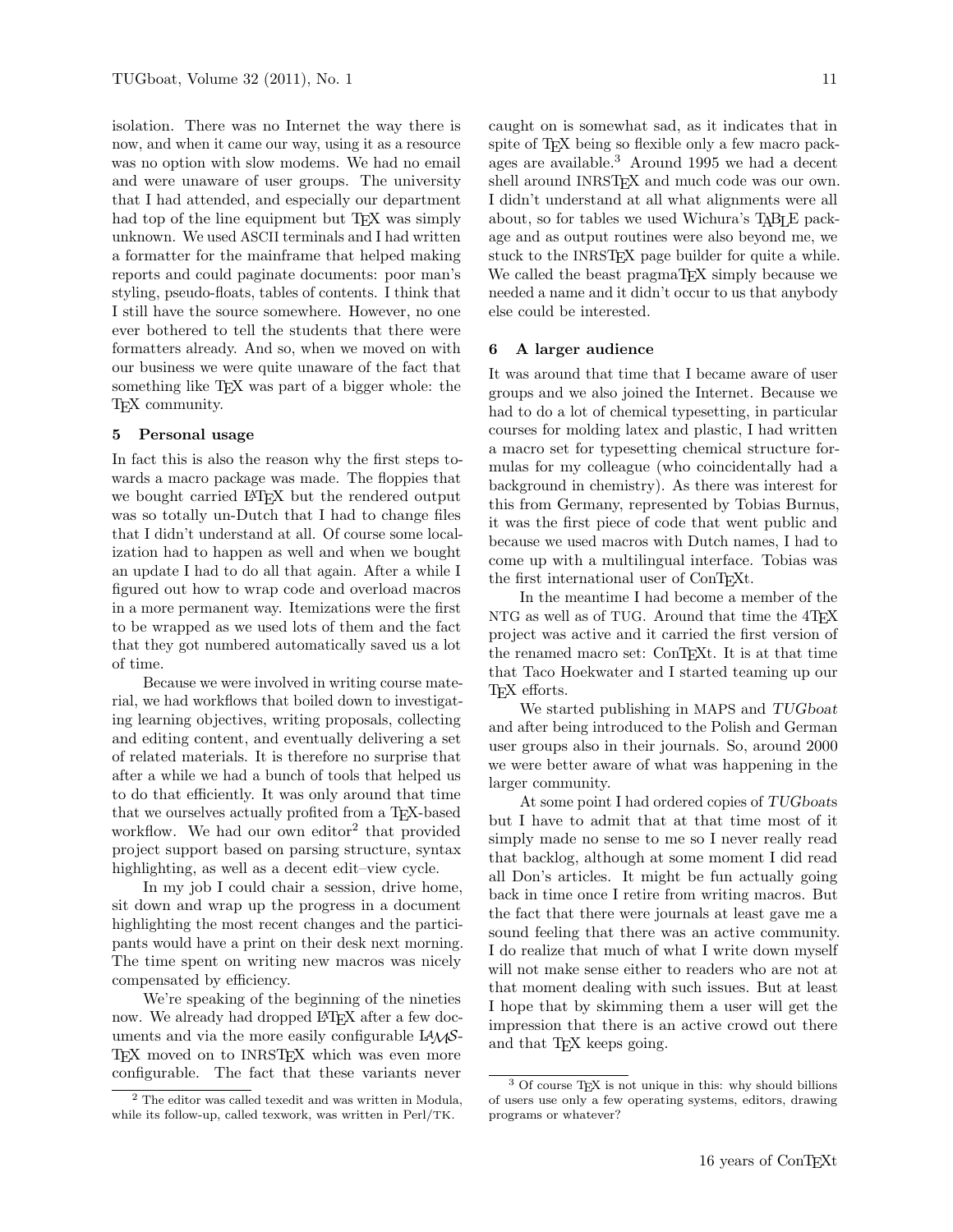#### 7 How ConTFXt evolved

For this reflective article, I spent some time hunting up the past before actually sitting down to write ... here we go. The first version of ConTEXt was just a few files. There was some distinction between support macros and those providing a more abstract interface to typesetting. Right from the start consistency was part of the game:

- there were define, setup, and start-stop mechanisms
- keywords and uniform values were used for consistent control
- layout definitions were separated from content
- there were projects, products, components and environments
- the syntax was such that highlighting in an editor could be done consistently
- we had support for section numbering, descriptions and of course items
- content could be reused (selectively) and no data or definition was keyed in more than once (buffers, blocks, etc.)

As a consequence of the structure, it was relatively easy to provide multiple user interfaces. We started out with Dutch, English (the first translation was by Sebastian Rahtz), and German (by Tobias Burnus). Because Petr Sojka gave students the opportunity to do TEX-related projects, Czech followed soon (David Antos). Currently we have a few more user interfaces with Persian being the latest.

There is an interesting technical note to make here. Because ConTEXt is keyword-driven and uses inheritance all over the place it put some burden on memory. Just in time we got huge emTEX and I think in general it cannot be underestimated what impact its availability had: it permitted running a decent set of macros on relatively powerless personal computers. Nevertheless, we ran out of string space especially but since the hash was large, we could store keys and values in macros. This was not only spaceefficient but also faster than having them as strings in the source. It is because of this property that we could relatively easily provide multiple interfaces. Already in an early stage a more abstract description in XML format of the interface was added to the distribution, which means that one can easily create syntax highlighting files for editors, create helpers and include descriptions in manuals.

Right from the start I didn't want users to even think about the fact that a T<sub>E</sub>X job is in most cases a multipass activity: tables of contents, references, indexes and multipass optimization means that unless the situation didn't change, an extra run is needed.

It is for this reason that a ConTEXt run always is managed by a wrapper. When I realized that Con-TEXt was used on multiple platforms I converted the Modula version of texexec into Perl and later into Ruby. The latest version of ConTEXt uses a wrapper written in Lua.<sup>4</sup> I think that the fact that ConT<sub>E</sub>X<sup>t</sup> came with a command line utility to drive it for quite a while set it apart. It also created some myths, such as ConTEXt being dependent on this or that language. Another myth was that ConTEXt is just a little more than plain TEX, which probably was a side effect of the fact that we kept most of the plain commands around as a bonus.

It was long after using LATEX that I understood that one of its design decisions was that one should write styles by patching and overloading existing code. In ConTEXt it has always been a starting point that control over layout is driven by configuration and not by programming. If something special is needed, there are hooks. For instance, for a very special section title users can hook in macros. Ideally a user will not need to use the macro language, unless for instance he or she wants some special section header or title page, but even then, using for instance layers can hide a lot of gory details.

I think that switching from one to the other macro package is complicated by the fact that there are such fundamental differences, even if they provide similar functionality (if only because publications have so much appearance in common). My impression is that where LAT<sub>EX</sub> draws users because they want (for instance) to submit a paper in a standard format, the ConT<sub>EX</sub>t users come to T<sub>EX</sub> because they want to control their document layout. The popularity of for instance MetaPost among ConTEXt users is an indication that they like to add some personal touch and want to go beyond pure text.

As a consequence of consistency ConTEXt is a monolithic system. However, special areas are dealt with in modules, and they themselves are also monolithic: chemistry, MathML, presentations, etc. For a long time being such a big system had some consequence for runtime or at least loading time. Nowadays this is less an issue and with the latest and greatest MkIV we even seem to get the job done faster, in spite of MkIV supporting Unicode and OpenType. Of course it helps that after all these years I know how to avoid bottlenecks and optimize TEX code.

As I'm somewhat handicapped by the fact that in order to understand something very well I need to

<sup>4</sup> One can argue that this is a drawback but the fact that we use TEX as a Lua interpreter means that there are no dependencies.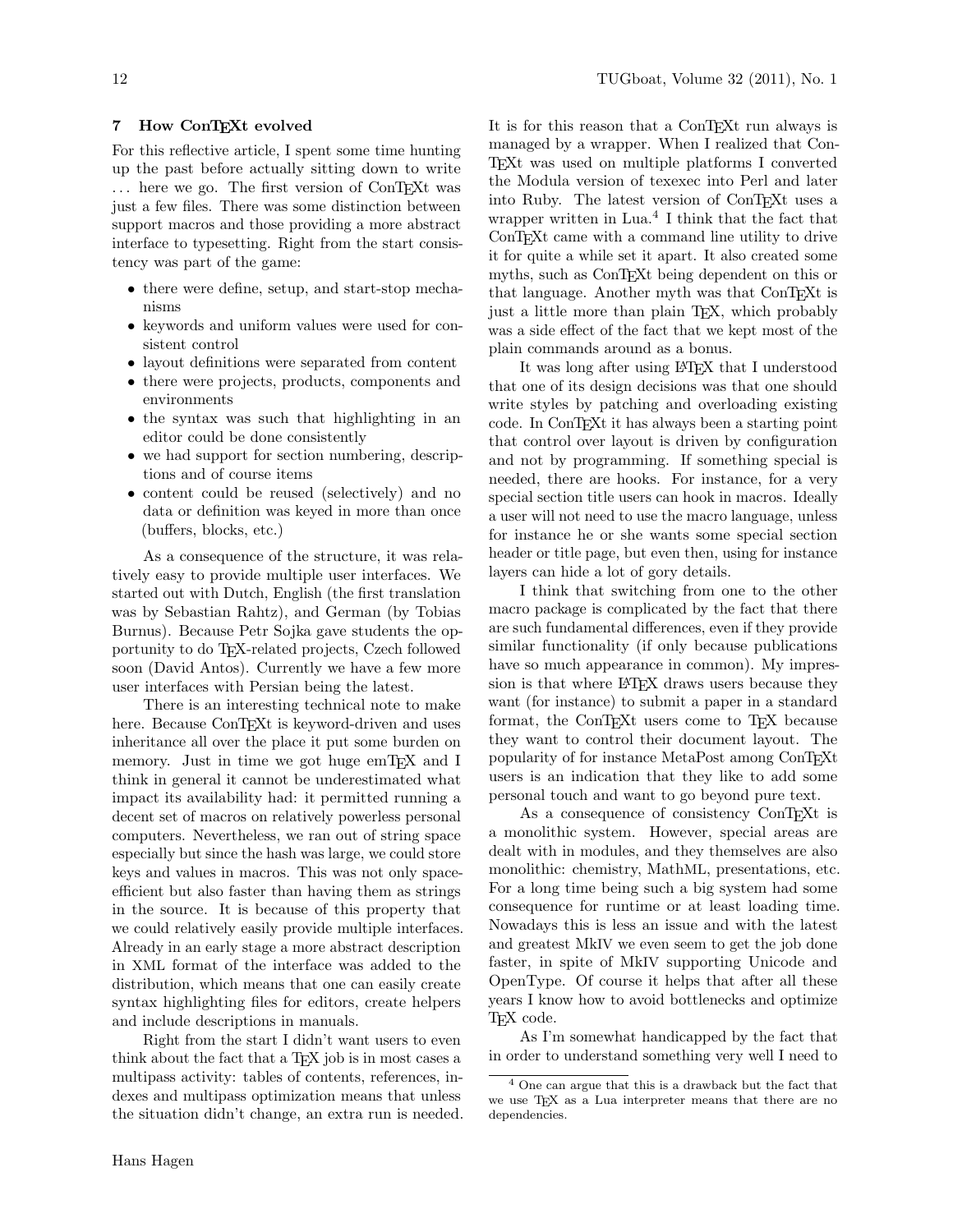write it myself, I have probably wasted much time by (re)inventing wheels. On the other hand, finding your own solution for problems that one deals with can be very rewarding. A nice side effect is that after a while you can 'think' in the language at hand and know intuitively if and how something can be solved. I must say that T<sub>F</sub>X never let me down but with LuaTEX I can sometimes reimplement solutions in a fraction of the time I would have needed with the pure T<sub>F</sub>X way.

#### 8 Fonts and encodings

When we started with T<sub>E</sub>X a matrix printer was used but soon we decided to buy a decent laser printer (duplex). It was a real surprise to see that the Computer Modern Fonts were not that bold. Our first really large printer was an OCE office printer that was normally sold to universities: it was marketed as a native DVI printer. However, when we tried to get it running, we quickly ran into problems. By the time the machine was delivered it had become a PostScript printer for which we had to use some special driver software. Its successor has already been serving us for over a decade and is still hard to beat. I think that the ability to print the typeset result properly was definitely a reason to stick to TEX. The same is true for displays: using TEX with its font related capabilities is much more fun with more pixels.

At the time of the switch to OCE printers we still used bitmaps (and were not even aware of Post-Script). First of all, we needed to tweak some parameters in the generation of bitmap fonts. Then we ran into caching problems due to the fact that each DVI file relates id's differently to fonts. It took the support people some time to figure that out and it tricked me into writing a DVI parser in Lisp (after all, I wanted to try that language at least once in my lifetime). We decided to switch to the Y&Y previewer and PostScript backend combined with outline fonts, a decision that we never regretted. It was also the first time that I really had to get into fonts, especially because they used the texnansi encoding and not the usual 7-bit TEX encoding. It must be said: that encoding never let us down. Of course when more language support was added, also more encodings had to be supported. Support for languages is part of the core so users don't have to load specific code and font loading had to fit into that approach.

In traditional ConTEXt the user can mix all kind of fonts and input encodings in one document. The user can also mix collections of fonts and have several math font setups in parallel and can have different math encodings active at the same time. For

instance the Lucida fonts had a different setup than Computer Modern. The pattern files that T<sub>E</sub>X uses for hyphenation are closely related to font encodings. In ConTEXt for languages that demand different font encodings in the same document we therefore load patterns in several encodings as well.<sup>5</sup> Because we mostly used commercial fonts as part of MkII we provide some tools to generate the right font metrics and manipulate patterns.

The reason for mentioning all this is that a font subsystem in a T<sub>EX</sub> macro package always looks quite complex: it has to deal with math and due to the 8-bit limitations of traditional T<sub>EX</sub> this automatically leads to code that is not always easy to understand, especially because it has to suit limitations in memory, be efficient in usage and behave flexibly with respect to weird fonts. In MkIV we're using Unicode, OpenType, and wide Type 1 fonts so much of the complexity is gone. However, font features introduce new complexities if only because they can be buggy or because users want to go beyond what fonts provide.

As a side note here, I want to mention the font projects. The real reason why Volker Schaa and I took the first initiative for such a project (currently Jerzy Ludwichowski is leading the project team) is that we came to the conclusion that it made no sense at all that macro packages were complicated by the fact that for instance in order to get guillemets in French, one has to load fonts in an encoding most suitable for Polish just for these glyphs. Because in ConTEXt by default all languages are loaded and no additional special language packages are needed, this was quite noticeable in the code. What started out as a normalization of Computer Modern into Latin Modern Type 1 fonts and later OpenType variants, moved on to the Gyre collection and currently is focusing on OpenType math fonts (all substantially funded by T<sub>F</sub>X user groups). The ConT<sub>F</sub>Xt users were the first to adopt these fonts, not only because they were more or less enforced upon them, but also because the beta releases of those fonts are part of the so called ConT<sub>E</sub>Xt-minimals distribution, a subset of T<sub>F</sub>X Live.

#### 9 Interactivity

The abovementioned Y&Y previewer supported hyperlinks and we used that in our workflow. We even used it in projects where large and complex documents had to be related, like the quality assurance

<sup>5</sup> It was one of the reasons why we moved on to patterns in UTF encoding so that users were free to choose whatever encoding they liked most. Nowadays UTF encoded patterns are standard in TFX distributions.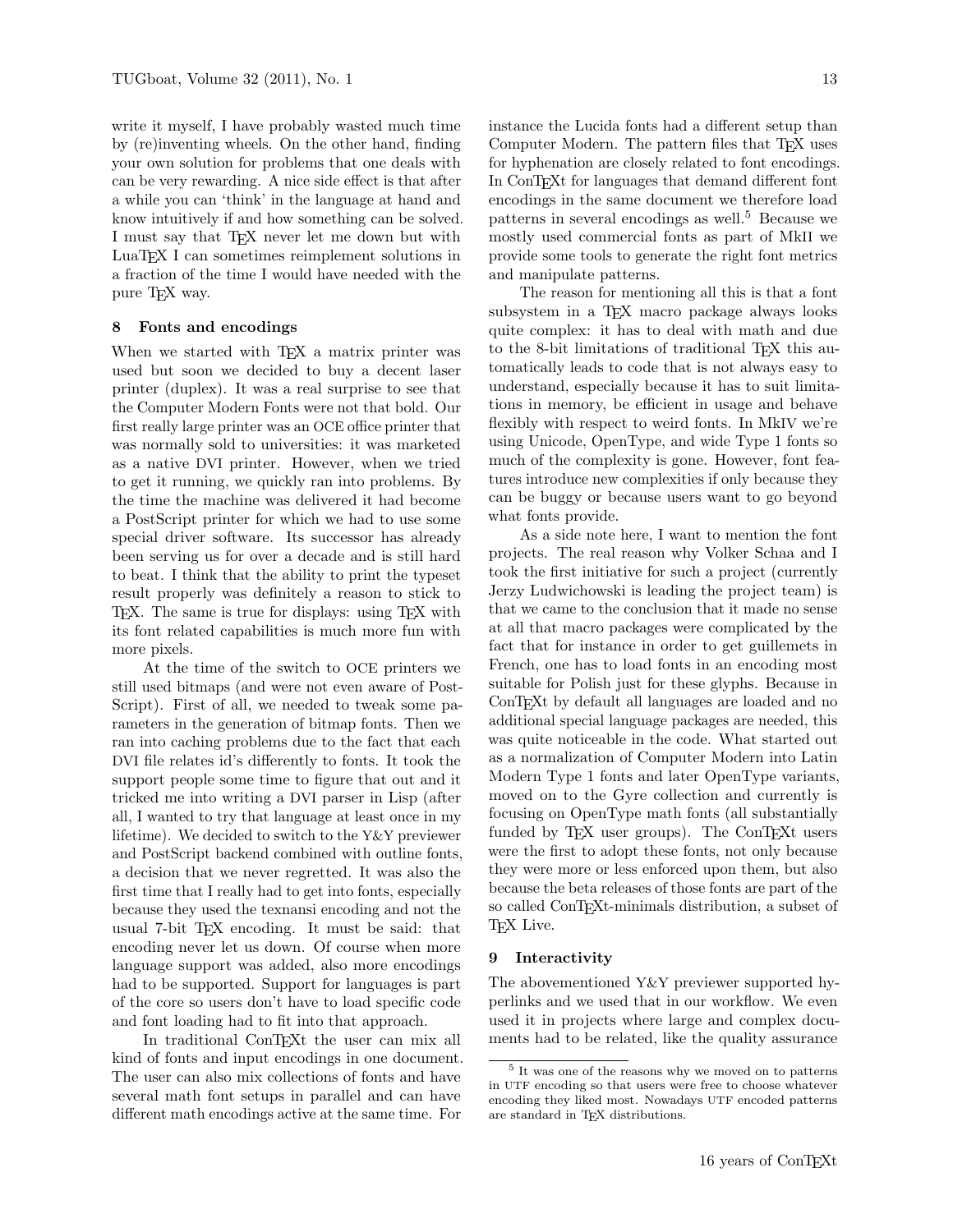manuals fashionable at that time. As a result, by the time that PDF showed up, we already had the whole machinery in place to support Adobe Acrobat's interactive features. At that time PDF had two different audiences: prepress (printing) and online viewing and we were able to provide our contact at Adobe with advanced examples in the second category.

Unfortunately, with a few exceptions, none of our customers were much interested in that kind of documents. I even remember a case where the IT department of a very large organization refused to install Acrobat Reader on their network so we ended up with products being distributed on floppies using a dedicated (ASCII) hypertext viewer that we built ourselves.<sup>6</sup> The few projects that we used it for were also extremes: hundreds of interlinked highly interactive documents with hundreds of thousands of links. Those were the times that one would leave the machine running all night so that in the morning there was some result to look at. At that time we set up the first publishing-on-demand workflows, using either T<sub>F</sub>X input or XML.

One of the more interesting projects where interactivity came in handy was a project where we had to identify lots of learning objectives (for some 3000 courses) that needed to be categorized in a special way so that it became possible to determine overlap. With T<sub>EX</sub> we generated cross-linked dictionaries with normalized descriptors as well as documents describing the courses. It was a typical example of T<sub>EX</sub> doing a lot of work behind the screens.

Personally I use the interactive features mostly in presentations and writing a (new) style for an upcoming presentation is often the first step in the preparation. In my opinion the content and the form somehow have to match and of course one has to avoid coming up with the same style every time.<sup>7</sup> Maybe ebooks will provide a new opportunity, given that they get better quality screens. After all, it's a pretty trivial and brain-dead activity to produce ebooks with T<sub>F</sub>X.

## 10 XML

There is some magic that surrounds XML, and it is often part of a hype. I can waste pages on stories about structure and non-structure and abuse of XML and friends, but I guess it's not worth spending too much energy on it. After all, the challenges can be interesting and often the solutions come right on

time, although I admit that there is some bias to using tricks you've just implemented.

Currently most of what we do involves XML one way or the other which is a consequence of the fact that ConTEXt can process it directly. As TEX is rather related to math typesetting we supported MathML as soon as it came around, and although we use it on projects, I must say that most publishers don't really care about it.

Apart from the fact that angle brackets look cool, advanced reuse of content seldom happens. This is no real surprise in a time where the content changes so fast or even becomes obsolete so that reuse is no option anyway. On the other hand, we manage some workflows for publishers that need to keep the same (school) method around for more than a decade, if only because once a school starts using it, you have to support it for some five years after the first year. In that respect it's hard to find a system that, after some initial investments, can stay around for so long and still provide occasional updates as dirt cheap as a T<sub>F</sub>X can. Unfortunately this way of thinking is often not present at publishers and the support industry happily sells them pages (each time) instead of workflows (once set up the price per page is close to zero). It does not help that (driven by investors) publishers often look at short term profits and accept paying a similar amount each year instead of paying a bit more upfront to save money later.

Maybe I'm exaggerating a bit but most projects that we run involve someone with vision on the other end of the table. Some of our customers take real risks by introducing solutions that go against the flow of time. The simple fact that TEX-based systems somehow guarantee a constant result (and at least some result) makes that succeed. Already several times we were surprised by the fact that by using TEX a solution could be provided where all previous attempts so far had failed: "This is the first automated publishing project that actually works." This might come as a surprise for T<sub>EX</sub>ies who see such automation daily.

We also support companies that use ConT<sub>EX</sub>t as part of a workflow and the nice thing about that is that you then deal with experts who know how to run, update and integrate TEX. Of course specific code written for such customers finally ends up somewhere in ConTEXt so that maintenance is guaranteed.

#### 11 Design

In the beginning we used TEX mostly in products where we were responsible for the result: no one really cared how it looked like in the end (read: no money could be spent on typesetting) so it was just

<sup>6</sup> In the beginning even the reader cost money so it is no surprise that it took a while before PDF took off.

<sup>&</sup>lt;sup>7</sup> This is especially true when I know that Volker Schaa, one of my benchmarks in the TFX community, will be present.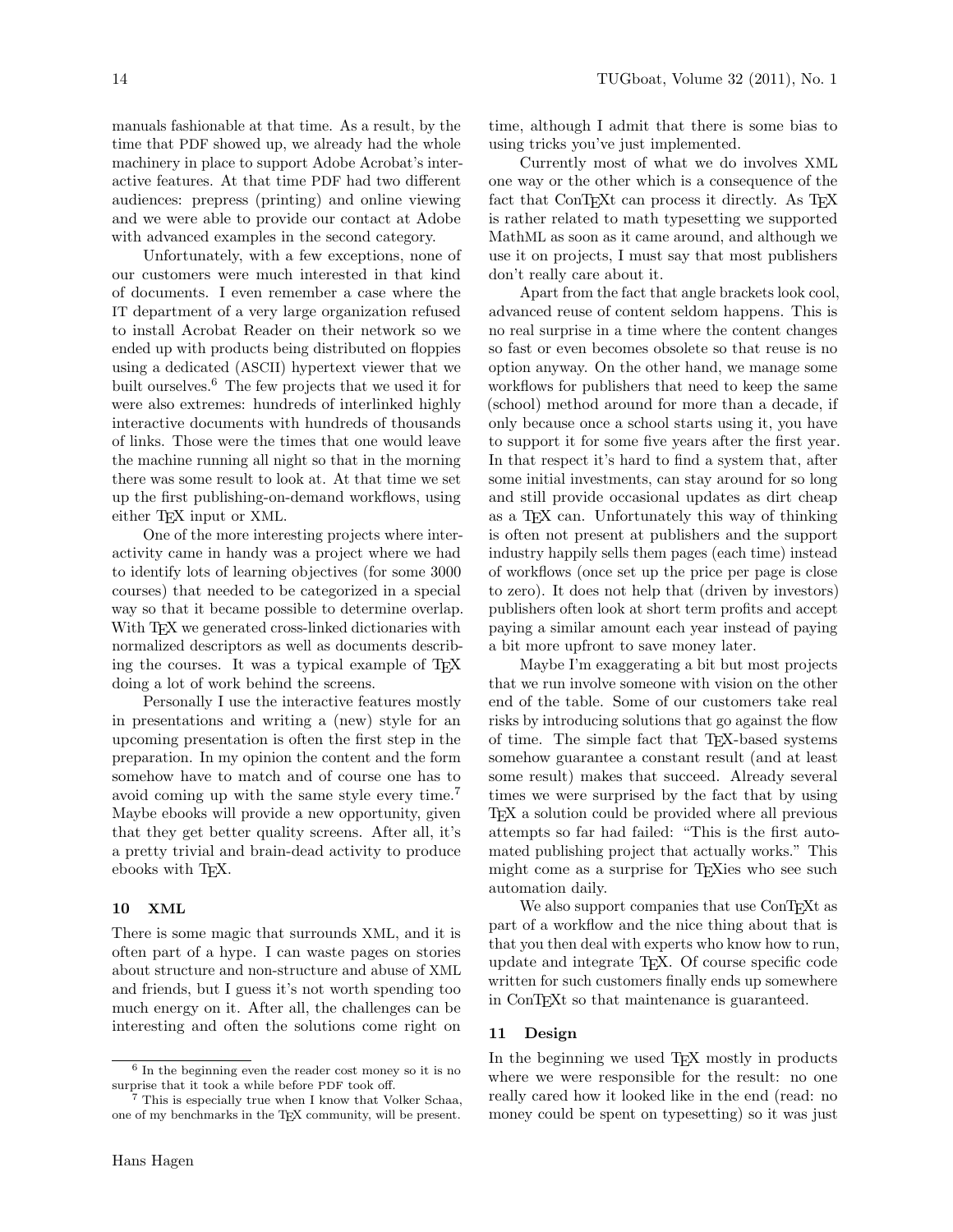an added value and we had complete freedom in design. For the last decennium we have dealt only with the rendering of whatever input we get (often XML) that no one else can render conforming to the specs of the customer. We implement the styles we need and set up workflows that can run for ages unattended. Of course we do use TEX for everything we need to get on paper, so there's also the personal fun aspect.

In that respect there is an interesting shift in usage of ConT<sub>EX</sub>t: for a long time we ourselves were the ones that drove new functionality, but nowadays it's regular TEX users that request specific extensions. So, where for us an efficient XML machinery is relevant, for users high-end typesetting in their specific field can be the focus. Of course we can do what is asked because most functionality has already been there for a while and often extending boils down to adding a key and a few lines of code. It is my impression that ConTEXt users really like to come up with a personal touch to their documents' look and feel, so fun is definitely part of the game.

Currently there are interesting developments related to the Oriental T<sub>EX</sub> project which in turn trigger critical edition support and more modern follow-ups on that kind of typesetting. Currently Thomas Schmitz is taking the lead in this area and I expect interesting challenges in the next few years.

#### 12 The upgrade

A couple of years into this millennium I ran into a rather neat scripting language called Lua. This language is used as extension language in the SciTE editor that I use most of the time and after a while I wondered how it would be to have something like that available in T<sub>E</sub>X. As I don't touch the engine myself I asked Hartmut Henkel to patch pdfTFX into LuaTEX and after some experiments it didn't take much to convince Taco to join in: the LuaTFX project was born.

While initially just a little bit of access to some registers as well as a way to print back data to the TEX input was provided, we quickly started opening up the whole machinery. Once the potential became clear it didn't take much before the decision was made to make a special version of ConTEXt for Lua-TEX. It was at the second ConTEXt user meeting that those present already agreed that it made much sense to freeze the ConTEXt for pdfTEX and X<sub>T</sub>TEX and focus development on the next version for LuaTEX.

Although I have used pdfT<sub>F</sub>X for a long time (and was also actively involved in the development) I must admit that already for some years I only run it when a user reports a problem. In that respect we have already crossed the point of no return with ConTEXt. Since I never used X<sub>T</sub>TEX myself, support for that engine is limited to additional font support in the MkII code and I know of some users using it, if only because they needed Unicode and OpenType while waiting for MkIV to reach a more stable state. Of course we will forever support the older engines with MkII.

Let me stress that the LuaT<sub>EX</sub> project is not about extending T<sub>EX</sub> but about opening up. Of course there are some extensions, for instance in the math engine as we need to support OpenType math, but the fundamentals are unchanged. Hard coding more solutions into the core engine makes no sense to me. First of all it's quite convenient to use Lua for that, but most of all it saves endless discussions and makes maintenance easier.

I would like to stress that the fact that most users having already switched to this version helped a lot. I'm pretty sure that the beta version is more popular than the regular (current) version. This is not only a side effect of active development, but also of the fact that the so-called minimals are quite popular. The original minimals were our self-contained, ConTEXt-only subset of TEX Live that we also put on the website, but at some point Mojca Miklavec and friends adopted it and already for some years it is the de facto reference implementation that can easily be synchronized to your personal workstation. Another important factor in the support chain is the Wiki, also known as the ConTEXt garden, an initiative by Patrick Gundlach. One of its spin-offs is Taco's additional TEX Live package repository. The minimals and garden also play an important role in providing up-to-date binaries of LuaTEX and MetaPost.

A for me quite interesting experience was that a few years ago on the ConTEXt list some users showed up who know the ConTEXt source pretty well. For a long time only Taco and I touched the code, apart from language related issues, where users sent us corrections of label translations. Most noticeable is Wolfgang Schuster. Not only is he posting many solutions on the list and writing nice modules in a style that perfectly matches the code base, but he's also amazingly able to nail down problems and I can integrate his patches without checking. Another developer worth mentioning is Aditya Mahajan. It's great to have someone in the team who knows math so well and his website http: //randomdeterminism.wordpress.com is worth visiting. I could and should mention more, like Luigi Scarso, who is always exploring the frontiers of what is possible, or Thomas Schmitz, who not only makes beautiful presentations but also is a great tester. And